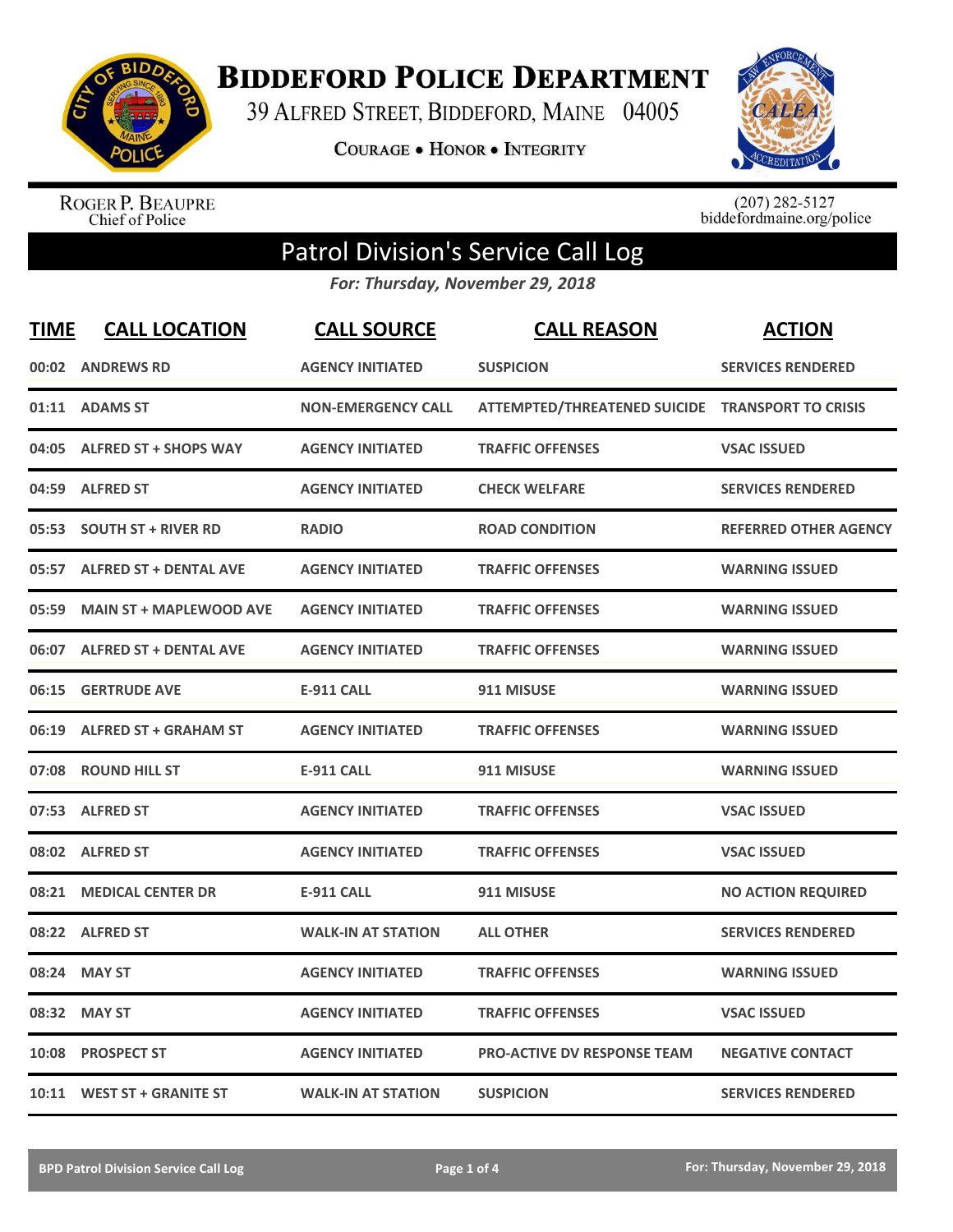| <b>TIME</b> | <b>CALL LOCATION</b>        | <b>CALL SOURCE</b>        | <b>CALL REASON</b>                        | <b>ACTION</b>             |
|-------------|-----------------------------|---------------------------|-------------------------------------------|---------------------------|
| 10:19       | <b>PROSPECT ST</b>          | <b>AGENCY INITIATED</b>   | PRO-ACTIVE DV RESPONSE TEAM               | <b>NEGATIVE CONTACT</b>   |
|             | 10:23 GRAHAM ST             | <b>NON-EMERGENCY CALL</b> | <b>ALL OTHER</b>                          | <b>REPORT TAKEN</b>       |
| 10:49       | <b>MAIN ST</b>              | <b>AGENCY INITIATED</b>   | <b>PRO-ACTIVE DV RESPONSE TEAM</b>        | <b>NEGATIVE CONTACT</b>   |
|             | 11:07 HILL ST               | <b>NON-EMERGENCY CALL</b> | <b>ALL OTHER</b>                          | <b>SERVICES RENDERED</b>  |
|             | 11:15 SOUTH ST              | <b>AGENCY INITIATED</b>   | <b>PRO-ACTIVE DV RESPONSE TEAM</b>        | <b>NO VIOLATION</b>       |
|             | 11:21 HILL ST               | <b>NON-EMERGENCY CALL</b> | <b>MISSING PERSON</b>                     | <b>SERVICES RENDERED</b>  |
|             | 11:33 MAIN ST               | <b>E-911 CALL</b>         | 911 MISUSE                                | <b>NEGATIVE CONTACT</b>   |
|             | 11:43 PROSPECT ST           | <b>OTHER</b>              | <b>DHHS/ DA REFERRAL</b>                  | <b>REPORT TAKEN</b>       |
|             | 11:43 WINDSOR LN            | <b>OTHER</b>              | <b>DA/DHHS REFERRAL</b>                   | <b>REPORT TAKEN</b>       |
|             | 11:58 ALFRED ST             | <b>E-911 CALL</b>         | 911 MISUSE                                | <b>NO ACTION REQUIRED</b> |
|             | 12:05 GRAHAM ST             | <b>AGENCY INITIATED</b>   | <b>SUSPICION</b>                          | <b>SERVICES RENDERED</b>  |
|             | 12:16 ALFRED ST             | <b>NON-EMERGENCY CALL</b> | ATTEMPTED/THREATENED SUICIDE REPORT TAKEN |                           |
| 12:30       | <b>ORCHARD ST</b>           | <b>WALK-IN AT STATION</b> | <b>CIVIL COMPLAINT</b>                    | <b>CIVIL COMPLAINT</b>    |
| 12:33       | <b>MAY ST</b>               | <b>NON-EMERGENCY CALL</b> | <b>CHECK WELFARE</b>                      | <b>GONE ON ARRIVAL</b>    |
|             | 12:39 ALFRED ST             | <b>NON-EMERGENCY CALL</b> | <b>ALL OTHER</b>                          | <b>SERVICES RENDERED</b>  |
|             | <b>12:58 VINE ST</b>        | <b>NON-EMERGENCY CALL</b> | <b>MENTAL ILLNESS CASES</b>               | <b>REPORT TAKEN</b>       |
|             | 13:41 ACORN ST              | <b>NON-EMERGENCY CALL</b> | <b>ANIMAL COMPLAINT</b>                   | <b>GONE ON ARRIVAL</b>    |
|             | 13:45 POMERLEAU ST          | <b>E-911 CALL</b>         | <b>ARTICLES LOST/FOUND</b>                | <b>NEGATIVE CONTACT</b>   |
|             | 13:54 LAFAYETTE ST          | <b>NON-EMERGENCY CALL</b> | <b>DRUG</b>                               | <b>REPORT TAKEN</b>       |
|             | 14:18 OLD DOGS LN           | <b>NON-EMERGENCY CALL</b> | <b>CRIM THREAT / TERRORIZING</b>          | <b>REPORT TAKEN</b>       |
|             | 14:41 ALFRED ST             | <b>AGENCY INITIATED</b>   | <b>ARTICLES LOST/FOUND</b>                | <b>REPORT TAKEN</b>       |
|             | 14:51 HERRING AVE           | <b>AGENCY INITIATED</b>   | <b>PARKING COMPLAINT</b>                  | <b>SERVICES RENDERED</b>  |
|             | 14:53 MAIN ST + WESTERN AVE | <b>NON-EMERGENCY CALL</b> | <b>ANIMAL COMPLAINT</b>                   | <b>SERVICES RENDERED</b>  |
|             | 14:56 ALFRED ST             | <b>WALK-IN AT STATION</b> | <b>PAPERWORK</b>                          | <b>SERVICES RENDERED</b>  |
|             | 14:58 HILLS BEACH RD        | <b>E-911 CALL</b>         | 911 MISUSE                                | <b>NO ACTION REQUIRED</b> |
|             | 15:08 KEELY WAY             | E-911 CALL                | 911 MISUSE                                | <b>NO ACTION REQUIRED</b> |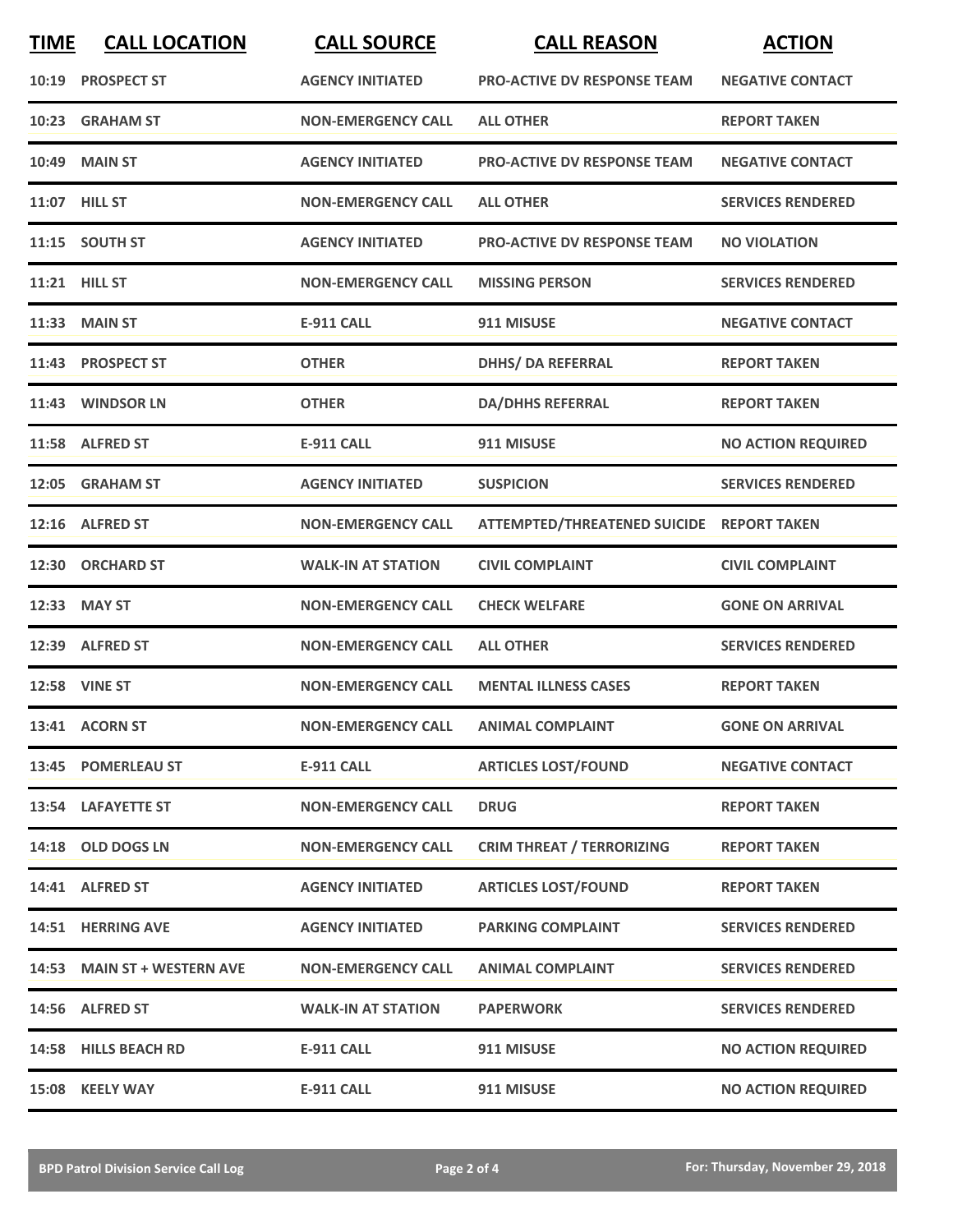| <b>TIME</b> | <b>CALL LOCATION</b>                                                                                                  | <b>CALL SOURCE</b>        | <b>CALL REASON</b>       | <b>ACTION</b>            |  |
|-------------|-----------------------------------------------------------------------------------------------------------------------|---------------------------|--------------------------|--------------------------|--|
|             | 15:17 ALFRED ST + LAMBERT ST                                                                                          | <b>AGENCY INITIATED</b>   | <b>TRAFFIC OFFENSES</b>  | <b>WARNING ISSUED</b>    |  |
|             | 15:18 MAIN ST                                                                                                         | <b>AGENCY INITIATED</b>   | <b>TRAFFIC OFFENSES</b>  | <b>WARNING ISSUED</b>    |  |
|             | 15:25 GREEN ST                                                                                                        | <b>NON-EMERGENCY CALL</b> | <b>JUVENILE OFFENSES</b> | <b>SERVICES RENDERED</b> |  |
|             | 15:27 MAIN ST                                                                                                         | <b>AGENCY INITIATED</b>   | <b>TRAFFIC OFFENSES</b>  | <b>WARNING ISSUED</b>    |  |
|             | 15:40 GRAHAM ST                                                                                                       | <b>E-911 CALL</b>         | <b>SUSPICION</b>         | <b>SERVICES RENDERED</b> |  |
|             | 16:01 MAY ST + YALE ST                                                                                                | <b>AGENCY INITIATED</b>   | <b>TRAFFIC OFFENSES</b>  | <b>CITATION ISSUED</b>   |  |
|             | 16:12 POOL ST + ALFRED ST                                                                                             | <b>AGENCY INITIATED</b>   | <b>PAPERWORK</b>         | <b>PAPERWORK SERVED</b>  |  |
|             | 16:14 MAY ST + HARVARD ST                                                                                             | <b>AGENCY INITIATED</b>   | <b>TRAFFIC OFFENSES</b>  | <b>WARNING ISSUED</b>    |  |
|             | 16:15 MAY ST + HARVARD ST                                                                                             | <b>AGENCY INITIATED</b>   | <b>BAIL CHECK</b>        | <b>NO VIOLATION</b>      |  |
|             | 16:21 MAY ST + DARTMOUTH ST                                                                                           | <b>AGENCY INITIATED</b>   | <b>TRAFFIC OFFENSES</b>  | <b>WARNING ISSUED</b>    |  |
|             | 16:22 ELM ST                                                                                                          | <b>AGENCY INITIATED</b>   | <b>TRAFFIC OFFENSES</b>  | <b>WARNING ISSUED</b>    |  |
|             | 16:30 GRAHAM ST                                                                                                       | <b>AGENCY INITIATED</b>   | <b>TRAFFIC OFFENSES</b>  | <b>VSAC ISSUED</b>       |  |
|             | 16:34 ALFRED ST + ANDREWS RD                                                                                          | <b>AGENCY INITIATED</b>   | <b>TRAFFIC OFFENSES</b>  | <b>CITATION ISSUED</b>   |  |
|             | OFFENDER: SCOTT ROBERT PAGE  AGE: 30  RESIDENT OF: ALFRED, ME<br><b>CHARGE: OPERATING WITH SUSPENDED REGISTRATION</b> |                           |                          |                          |  |

|       | 16:35 POOL ST                                                      | <b>AGENCY INITIATED</b>   | <b>TRAFFIC OFFENSES</b>       | <b>WARNING ISSUED</b>        |
|-------|--------------------------------------------------------------------|---------------------------|-------------------------------|------------------------------|
| 16:40 | <b>JEFFERSON ST + CENTER ST</b>                                    | <b>AGENCY INITIATED</b>   | <b>TRAFFIC OFFENSES</b>       | <b>WARNING ISSUED</b>        |
|       | 16:55 POOL ST                                                      | <b>AGENCY INITIATED</b>   | <b>TRAFFIC OFFENSES</b>       | <b>WARNING ISSUED</b>        |
|       | 16:56 ALFRED ST + EMMONS PL                                        | <b>AGENCY INITIATED</b>   | <b>TRAFFIC OFFENSES</b>       | <b>WARNING ISSUED</b>        |
| 17:17 | <b>PRECOURT ST + MORIN ST</b>                                      | <b>AGENCY INITIATED</b>   | <b>TRAFFIC OFFENSES</b>       | <b>WARNING ISSUED</b>        |
| 17:17 | <b>ALFRED ST</b>                                                   | <b>AGENCY INITIATED</b>   | <b>TRAFFIC OFFENSES</b>       | <b>WARNING ISSUED</b>        |
| 17:27 | <b>MAY ST + PARE ST</b>                                            | <b>AGENCY INITIATED</b>   | <b>TRAFFIC OFFENSES</b>       | <b>DEFECT CARD ISSUED</b>    |
| 17:32 | <b>ALFRED ST</b>                                                   | <b>WALK-IN AT STATION</b> | <b>COURT ORDERED CHECK IN</b> | <b>SERVICES RENDERED</b>     |
| 17:36 | <b>POOL ST + HIDDEN FARM RD</b>                                    | <b>AGENCY INITIATED</b>   | <b>TRAFFIC OFFENSES</b>       | <b>VSAC ISSUED</b>           |
| 17:39 | <b>SOUTH ST + GLENVIEW DR</b>                                      | <b>AGENCY INITIATED</b>   | <b>TRAFFIC OFFENSES</b>       | <b>VSAC ISSUED</b>           |
| 17:52 | <b>JEFFERSON ST</b>                                                | <b>E-911 CALL</b>         | <b>CHECK WELFARE</b>          | <b>TRANSPORT TO HOSPITAL</b> |
|       | OFFENDER: DALE EUGENE EVERETT  AGE: 66  RESIDENT OF: BIDDEFORD, ME |                           |                               |                              |
|       | CHARGE: VIOLATING CONDITION OF RELEASE                             |                           |                               |                              |